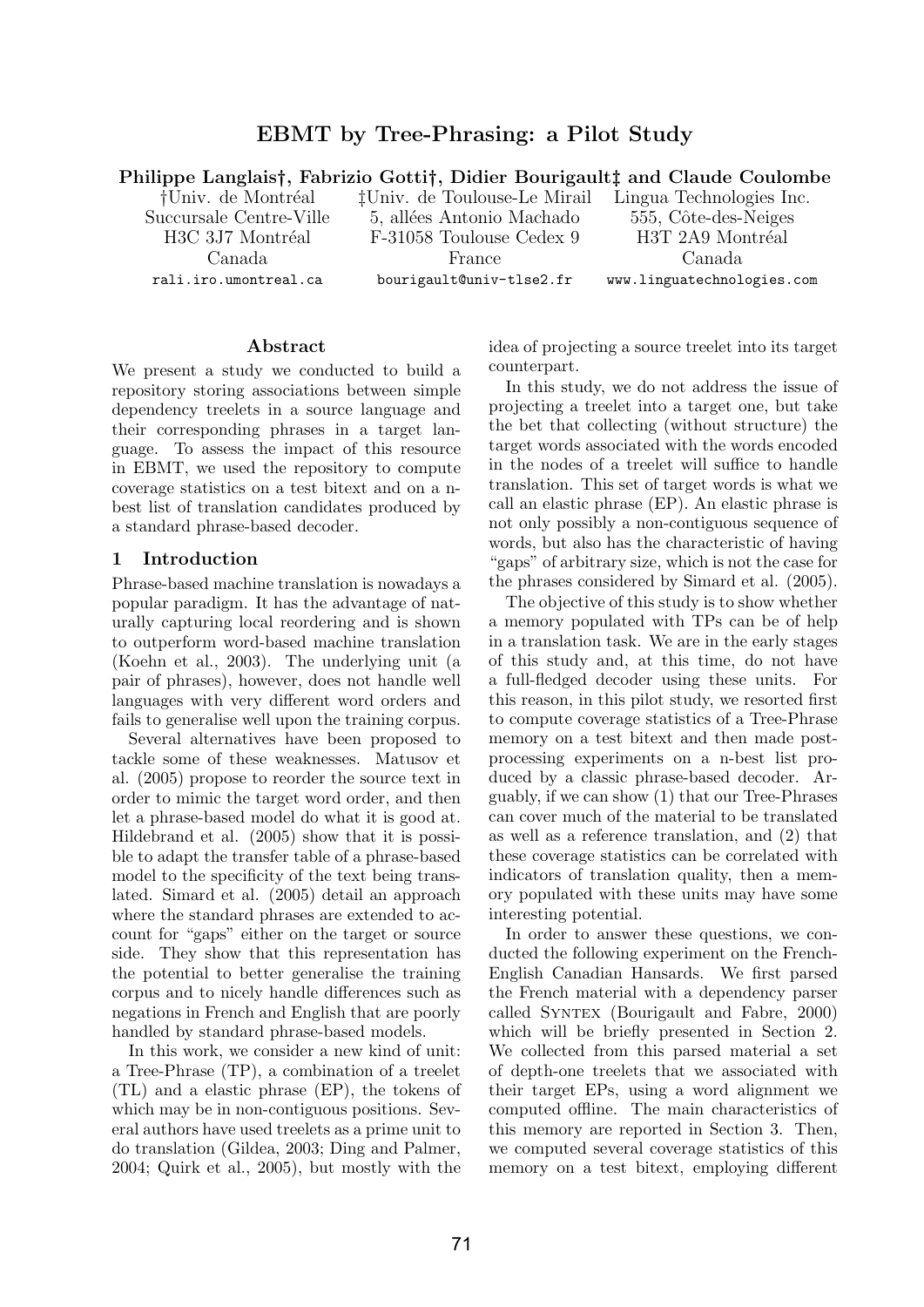pattern-matching methods. This is reported in Section 4. Finally, we use these coverage statistics in a translation context in Section 5.

## 2 Syntex

Syntex (Bourigault and Fabre, 2000) is a robust and efficient syntactic parser allowing the identification of syntactic dependency relations between words, as well as the extraction of nominal, adjectival and verbal phrases from a corpus. Syntex further builds a directed acyclic graph from these phrases, linked to each other by head or expansion relations. Two versions of this software have been created: one for English and one for French.

Syntex takes as input a text processed by TREETAGGER<sup>1</sup>, a part-of-speech tagger developed at the University of Stuttgart. Some preand post-processing of the results from Tree-TAGGER are made, and through a pipeline of modules of syntactic relation recognition, Syn-TEX outputs a number of dependency relations for each sentence.

Currently, the main relation types identified by this tool are subject, direct object, prepositional complement, adjectival modifier, and subordination. Each dependency relation identifies two words: one that acts as a governor, and another one that is its dependent. Each recognition module is "handcrafted" by linguists using the Perl language, and relies on grammatical knowledge and many heuristics to scan a sentence from a candidate governor to find its dependent (or vice-versa), using information from the previous modules.

For example, given the French source sentence "on a demandé des crédits fédéraux" (request for federal funding), Syntex outputs several dependency links that we can represent by the structure in Figure 1, where a root node contains the word governing the words of all its child nodes, which are called its dependents. The syntactic dependency relation is presented to the right of the dependent word. Note, however, that we do not consider this information in this work. In this study, Syntex was also used to segment sentences into individual tokens, as can be seen in the example in Figure 1.

An example of the output of SYNTEX for the English counterpart of our running example ("request for federal funding") is shown in Figure 2.

a
$$
a
$$
 -  
\n $SUBJ$    
\n $d$    
\n $d$  -  
\n $D$  -  
\n $d$  -  
\n $d$  -  
\n $D$  -  
\n $C$  +  
\n $C$  +  
\n $C$  +  
\n $C$  +  
\n $C$  +  
\n $C$  +  
\n $C$  +  
\n $C$  +  
\n $C$  +  
\n $C$  +  
\n $C$  +  
\n $C$  +  
\n $C$  +  
\n $C$  +  
\n $C$  +  
\n $C$  +  
\n $C$  +  
\n $C$  +  
\n $C$  +  
\n $C$  +  
\n $C$  +  
\n $C$  +  
\n $C$  +  
\n $C$  +  
\n $C$  +  
\n $C$  +  
\n $C$  +  
\n $C$  +  
\n $C$  +  
\n $C$  +  
\n $C$  +  
\n $C$  +  
\n $C$  +  
\n $C$  +  
\n $C$  +  
\n $C$  +  
\n $C$  +  
\n $C$  +  
\n $C$  +  
\n $C$  +  
\n $C$  +  
\n $C$  +  
\n $C$  +  
\

Figure 1: Parse of the sentence "on a demandé" des crédits fédéraux" (request for federal funding). Note that the 2 words "a" and "demandé" (literally "have" and "asked") from the original sentence have been merged together by Syn-TEX to form a single token. These tokens are the ones we use in this study.

| <b>SRC</b>    | Request for federal funding                                  |
|---------------|--------------------------------------------------------------|
| <b>SYNTEX</b> | $\text{NOUN?s}$ request $\text{Request}$ $1 0 \text{PREF};2$ |
|               | PREP for 2 PREP;1 NOUNPREP;4                                 |
|               | $ADJ$ [federal] $3 ADJ;4 0$                                  |
|               | NOUN?S funding funding 4 NOUNPREP;2 ADJ;3                    |

Figure 2: An example of output from SYNTEX. Each line corresponds to a single SYNTEX token. Some tags have been translated in English to facilitate reading.

# 3 The Memory

We parsed with SYNTEX the source (French) part of our training bitext, that is, about 1.7 million sentences. From this material, we extracted all dependency subtrees of depth 1 from the complete dependency trees found by Syn-TEX. For instance, the two treelets in Figure 3 will be collected out of the parse tree in Figure 1.

Prior to that, the full training corpus was aligned at the word level by the method described in (Simard and Langlais, 2003) which recursively splits in two parts both the source and target sentences and allows either a left-to-right alignment (the first part of the source sentence is aligned to the first part of the target sentence, the second parts are aligned together), or an inverted one (the first source part is aligned to the second target one and vice-versa). The best split found at each step is kept and we further split the two parts until we cannot split anymore (that is, when there is at most one token in one side). The computation of the quality of a split is done using a linear combination of two word models (one for each direction) that have been trained on the same training material. We used an IBM model 2 (Brown et al., 1993) for that purpose, whose parameters were

<sup>1</sup> http://www.ims.uni-stuttgart.de/projekte/ corplex/.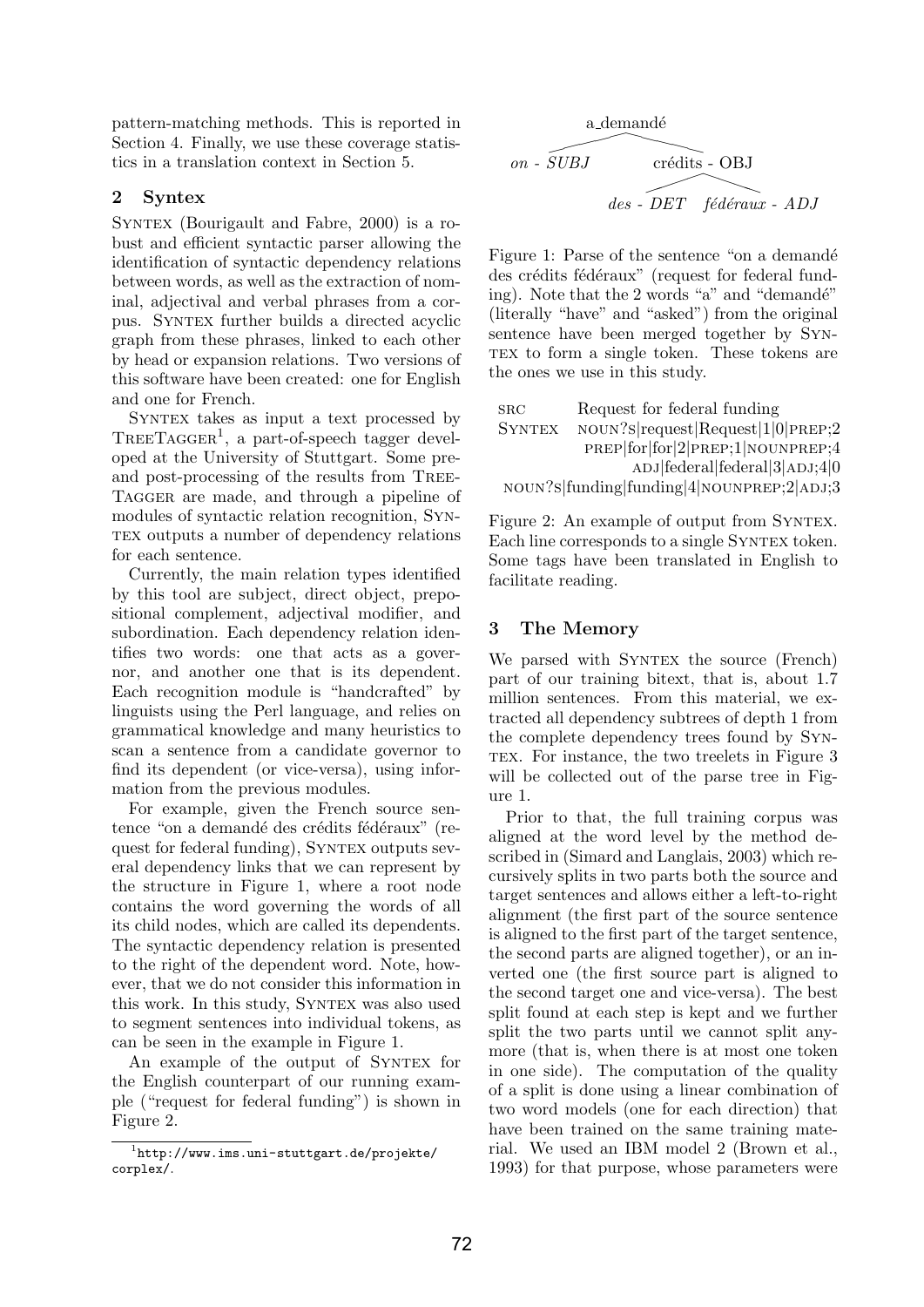trained with the Giza package (Och and Ney, 2000).

An illustration of the output of this alignment procedure is provided for the running example in Figure 3. Once both the word alignment and the treelets are computed, populating the memory with tree-phrases is just a matter of collecting them, and keeping their count over the total training corpus. The format we use to represent the treelets (see Figure 3) is similar to the one proposed in (Quirk et al., 2005): the left and right dependents of a given governor word are listed in order in two separate lists along with their respective offset (the governor/root token always has the offset 0). An elastic phrase is simply the list of tokens aligned to the words of the corresponding treelet as well as the respective offsets at which they were found in the target sentence, relative to the first token position. Note that TLs as well as the EPs might not be contiguous as is for instance the case with the first pair of structures listed in Figure 3.

alignment: a demandé  $\equiv$  request for, fédéraux  $\equiv$  federal, crédits  $\equiv$  funding

> crédits ❜❜

#### treelets:



tree-phrases:  $TL^{\star}$  { {on@-1} a demandé {crédits@2}} EP? |request@0||for@1||funding@3|

### TL {{des@-1} crédits {fédéraux@1}} EP |federal@0||funding@1|

Figure 3: The Tree-Phrases collected out of the Syntex parse for the sentence pair of Figure 1. Non-contiguous structures are marked by a star.

The tree-phrases (TPs) are stored in a database, whose main characteristics are reported in Table 1. Out of 1.7 million pairs of sentences, we collected more than 3 million different kinds of TLs from which we projected 6.5 million different kinds of EPs. Slightly less than half of the treelets are contiguous ones (that is involving a sequence of adjacent words); 40% of the EPs are contiguous. When the respective frequency of each TL or EP is factored in, we have roughly 11 million TLs and 10 million EPs.

We also observe that, as the treelet and the

| S   | treelet | $\%$ -с | EP      | $\%$ -с |
|-----|---------|---------|---------|---------|
| 2   | 639922  | 56.8    | 1993896 | 46.0    |
| 3   | 1534468 | 42.2    | 3140364 | 38.5    |
| 4   | 737637  | 50.5    | 1278254 | 34.6    |
| 5   | 127410  | 53.1    | 166465  | 30.4    |
| 6   | 9396    | 36.2    | 10108   | 22.1    |
| 7   | 394     | 25.9    | 403     | 15.4    |
| 8   | 13      | 0.00    | 13      | 7.7     |
| all | 3049240 | 47.7    | 6589503 | 39.8    |

Table 1: Main statistics measured on the memory as a function of the structure size s.  $\%$ -c stands for the percentage of structures (TL or EP) that are contiguous. The size of a structure corresponds to the number of tokens it contains. The figures presented here correspond to the number of the different kinds of structures populating the memory and does not account for their respective frequency.

phrase sizes increase, the number of those that are contiguous drops, something that is to be expected.

The 5 most frequent tree-phrases as well as examples of very large ones are reported in Table 2. We note that the most frequent treephrases are contiguous ones that would have been captured as well by a "standard" phrasebased model.

#### 4 Coverage Analysis

Rationale One way to get an idea of the exhaustiveness of the memory is to compute coverage statistics on a parallel test corpus disjoint from the training one. This will at least give us an idea of how many translation units a hypothetical TP-based decoder would be able to find for a sentence to be translated. A weak source coverage would be disappointing in our case. Moreover, by computing the coverage of the target (reference) sentence with the target material associated with the source treelets found in the previous step, we get a sense of how meaningful the associations stored in the memory are.

We can also evaluate the respective contributions of contiguous and non-contiguous units to that coverage. To do so, we randomly selected 1 000 pairs of parallel sentences from a subset of the Canadian Hansards not included in our training corpus and tried to match them against the units in our database using various matching methods.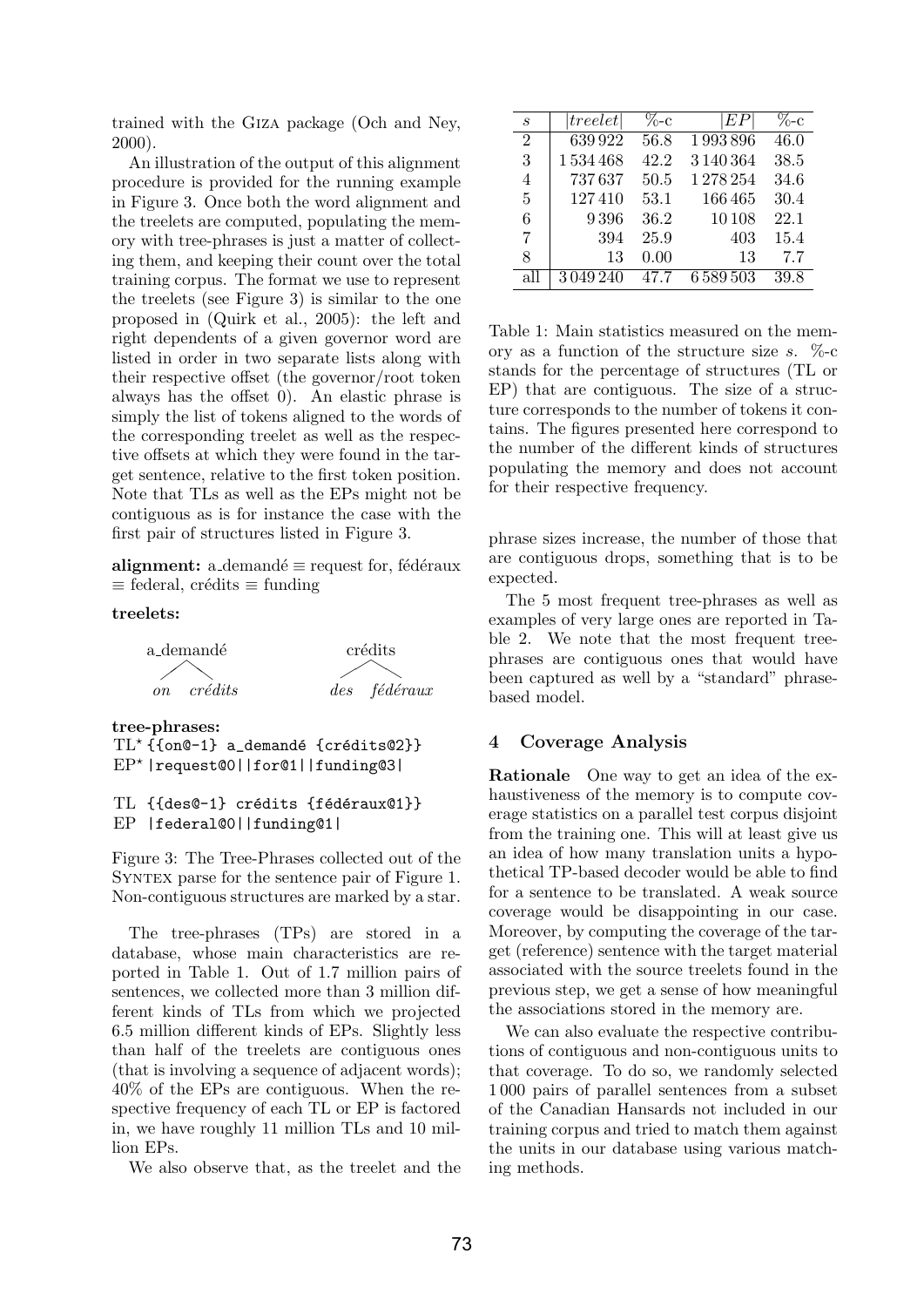#### Frequent Tree-phrases

| freq | treelet                                       | corresponding EP                              |  |  |
|------|-----------------------------------------------|-----------------------------------------------|--|--|
|      | $75051$   {{{monsieur@-2} {Le@-1} président}} | $ \text{Mr@0} $ $ .$ $@1 $ $ \text{Spear@2} $ |  |  |
|      | $32601$ {{{Le $0-1$ } gouvernement}}          | the@0   Government@1                          |  |  |
|      | $26347$ {{{de@-2} {les@-1} voix}}             | Some@0   Honourable@1  Members@2              |  |  |
|      | $14\,515$ {{{LeQ-1} ministre}}                | the@0   Minister@1                            |  |  |
|      | $13043$ {{{Madame@-2}{la@-1}Présidente}}      | Madam@0   Speaker@1                           |  |  |

Long Tree-phrases

| $^{\shortparallel} \text{TL}{}$ | treelet                                                                        | corresponding EP                |
|---------------------------------|--------------------------------------------------------------------------------|---------------------------------|
|                                 | $\left\{\{\text{par@-3}\}\right\} \{\text{un@-2}\}\$ $\{\text{excellent@-1}\}$ | culmination@0   a@2   Chili@3   |
|                                 | Chili {con@1} {carne@2} {servi@3}                                              | con@4   carne@5   feast@6       |
|                                 | ${Léger@6}$                                                                    | provided@7   Leger@11           |
|                                 | $\left\{\{\text{sur}\mathbb{C} - 2\}\right\}$ {la $\mathbb{C} - 1$ } question  | and@0   on@2   fundamental@4    |
|                                 | $\{fondamentale@1\}$ $\{de@2\}$ $\{â@8\}$                                      | point@5   to@11   national @ 15 |
|                                 | $\{$ nationale@14} $\{$ de@15} $\}$                                            |                                 |

Table 2: The 5 most frequent tree-phrases acquired and 2 examples of especially long ones.

Notation We describe here the notation we will use for the coverage analysis. Let S be a source (French) sentence, with  $n$  tokens  $s_1 \ldots s_n$ . Let E be a target (English) sentence, with  $m$  tokens  $e_1 \dots e_m$ .

We also define  $t_1 \ldots t_k$  to be the tokens of the treelet T.  $o_1, \ldots, o_k$  are their associated offsets (recall that the root of the treelet has an offset of 0). We call  $r$  the token index in  $S$  at which T is rooted. It follows that  $s_r =$  root token of T.

## 4.1 Match Policies

We experimented with various matching methods between treelets and source sentences and between elastic phrases and target sentences. All of these methods share a criterion: to have a match, the words in the treelet or elastic phrase must be in the same order as those found in the source/target sentence. No token reordering is allowed.

Source match policies (s-match) For source treelets, we devised an *exact* (E) and a relaxed (R) match policy. We say that the treelet  $T$  exactly matches  $S$  if:

$$
\forall i \in [1, k], e_i \equiv s_{r+o_i}
$$

For the relaxed policy, all the tokens of T must be found in  $S$ , but the offsets constraint is relaxed. That is, to match a treelet  $T$  to a sentence  $S$ , we must find a strictly monotonous function  $f : [1, k] \longrightarrow [1, n]$ , such that:

$$
\begin{array}{ll}\nh \to r & \text{where } o_h \equiv r \\
\forall i \in [1, k], & e_i \equiv s_{f(i)}\n\end{array}
$$

Target match policies (t-match) When a treelet matches, its corresponding phrases are retrieved from the memory and matched against the target sentence  $E$ . We experimented with three different match policies for phrases. For all these match methods, the search starts at the beginning of  $E$ , i.e. at  $e_1$ .

With the *exact*  $(E)$  match method, we consider that we have a match when we find the phrase verbatim in the target sentence, with the same gaps between each token.

With the *relaxed* (R) method, we have a match if the tokens of the phrase are encountered in the same order in the target sentence, regardless of their offsets. This latter method allows the tokens of a phrase that are only separated by, say, 2 tokens to match a sentence where they become separated by 18 tokens. This goes against our intuition that the word gaps in non-contiguous phrases must not be stretched beyond a certain limit.

We therefore added a third method *relaxed* with stretch limit  $(R+S)$ , similar to the second one, where we limit the "elasticity" of those gaps to a maximum of 3 times their original size.

#### 4.2 Upper-Bound Coverage

We used the algorithm shown in Figure 4 to compute various source and target coverage fig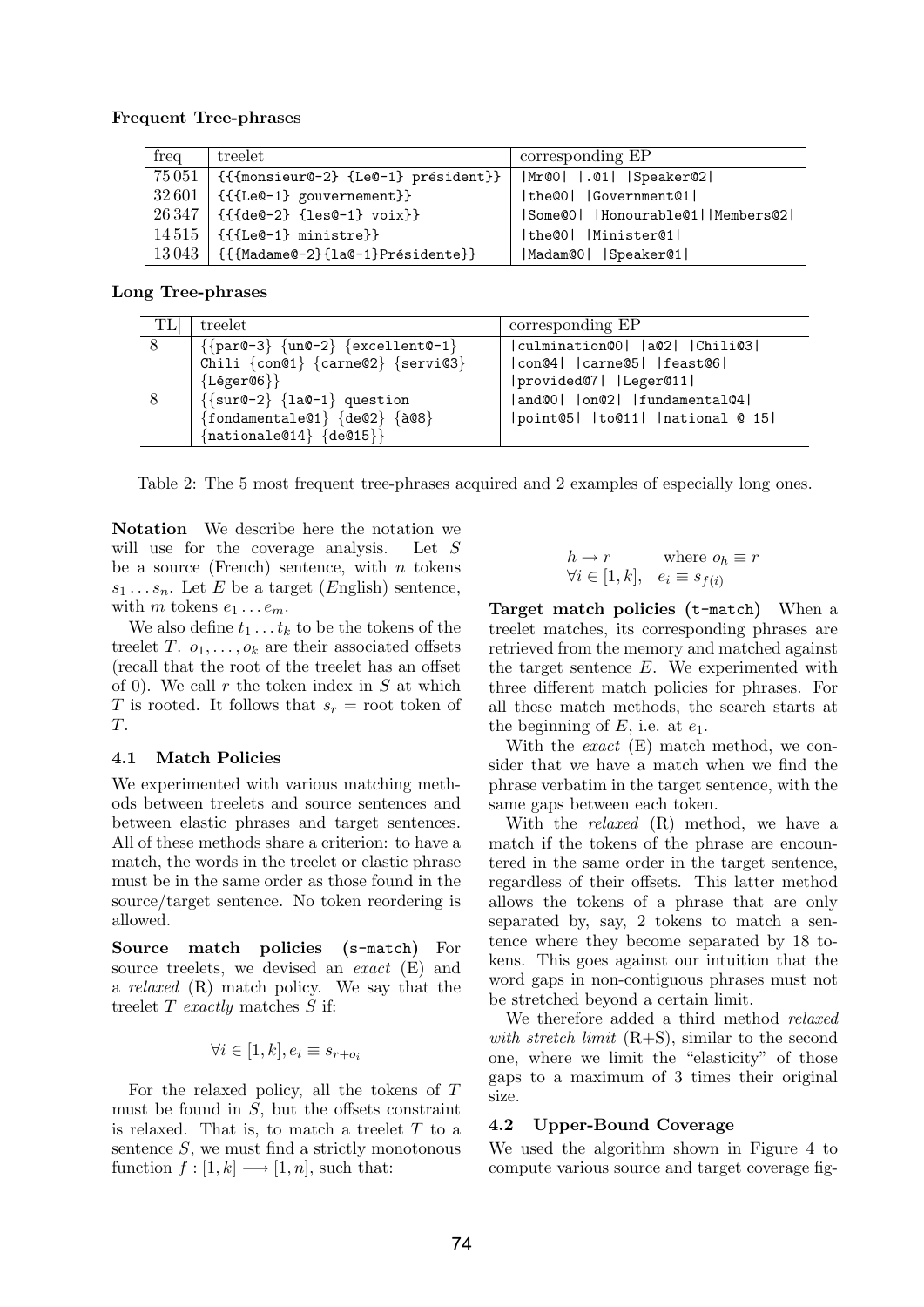ures. The idea is simple. We proceed in two steps. First, we find the set  $tl$  of all treelets s-matching the source sentence S. Then, for each treelet  $T$  in  $tl$ , we find all corresponding elastic phrases which t-match the target sentence  $E$ . The positions in  $S$  and  $E$ at which these pairs of corresponding treeletphrases match are finally marked as "covered" by the algorithm. Any position  $s_i$  or  $e_j$  may therefore be covered by many units. This is why this algorithm gives us an upper-bound coverage. We will refine the idea of coverage in Subsection 4.3.

for all source tokens  $s_i$  of the sentence S do let tl be the set of TLs with root token  $s_i$ for all  $T \in tl$  do

if  $T$  s-matches  $S$  then

let ep be the set of EPs associated with  $T$  in the repository

for all  $p \in ep$  do

if  $p$  t-matches the target sentence  $E$  then

mark the match positions of T and  $p$  in  $S$  and  $E$  as covered

Figure 4: Algorithm to compute the source and target coverage. The two matching functions s-match and t-match are discussed in the text.

Results Table 3 shows the results we gathered using the six possible combinations of these policies on 1 000 parallel pairs of sentences, corresponding to 17 798 source tokens and 16 219 target tokens. Expectedly, better coverage statistics are achieved when using less constraining methods. We also present there another figure of interest we gathered: the respective contribution of non-contiguous and contiguous units to this coverage. As can be seen, contiguous units account for most of the coverage, which means that a standard phrasebased model would probably have captured the same information. The extra coverage brought by non-contiguous units varies between roughly 10% and 20% (absolute), although it is difficult at this stage to assess how this could have translated into a better MT system.

In all cases, the coverage is very good, with, on average, roughly 75% coverage, both for the source and the target sentences.

## 4.3 Corrected Coverage

Raw coverage figures as we computed them only give a rough idea of the potential of TPs. The

| method |         | source    |         | target    |         |
|--------|---------|-----------|---------|-----------|---------|
| src    | tgt     | $\%$ -cov | $\%$ -c | $\%$ -cov | $\%$ -c |
| E      | F,      | 68.70     | 62.55   | 71.90     | 68.63   |
| E      | R.      | 69.58     | 63.21   | 75.31     | 70.33   |
| E,     | $R + S$ | 69.10     | 62.76   | 73.80     | 67.66   |
| R.     | E       | 79.29     | 72.35   | 77.86     | 74.78   |
| R.     | R.      | 80.39     | 73.23   | 80.85     | 76.36   |
| R.     | $R + S$ | 79.80     | 72.72   | 79.57     | 73.69   |

Table 3: Source and target coverage statistics. %-cov stands the percentage of tokens that are covered, and %-c indicates the percentage of tokens covered by contiguous units.

main drawback of our methodology is that many different overlapping units (TLs or EPs) are allowed to cover a given source or target sentence token, which might not reflect their true usefulness in a translation task, where, typically, a single translation unit is chosen to help in the translation of a given source token or groups of source tokens.

Source coverage In order to better estimate the situation, we computed a corrected coverage by applying the algorithm in Figure 5.

The idea behind this algorithm is to select the minimum number of TLs covering as much as possible of the source sentence. All 6 combinations of our match policies have been tried for this experiment. We implemented a search algorithm in a way similar to the one embedded in a translation decoder, the main difference being that we do not build a translation, but just find the decomposition of the source sentence into TLs. Therefore the score we optimise is based on the source material only.

Conceptually, the algorithm builds the set of all the valid hypotheses that match the source sentence  $S$ . A valid hypothesis is a set of treelets that (at least) partially covers  $S$  and satisfies a certain number of properties, the main one being that none of the dependencies captured in the set of TLs is allowed to cross another one. Once all such hypotheses are built, the algorithm picks the one with the best score. In our case it is the one which covers S the most with the minimum number of treelets.

In practice, because of the combinatorial nature of the algorithm, these hypotheses are maintained into priority queues  $Stack(i)$  that sometimes have to be pruned to achieve an acceptable computation time. The ith stack contains, at most, the b best ranked valid hypothe-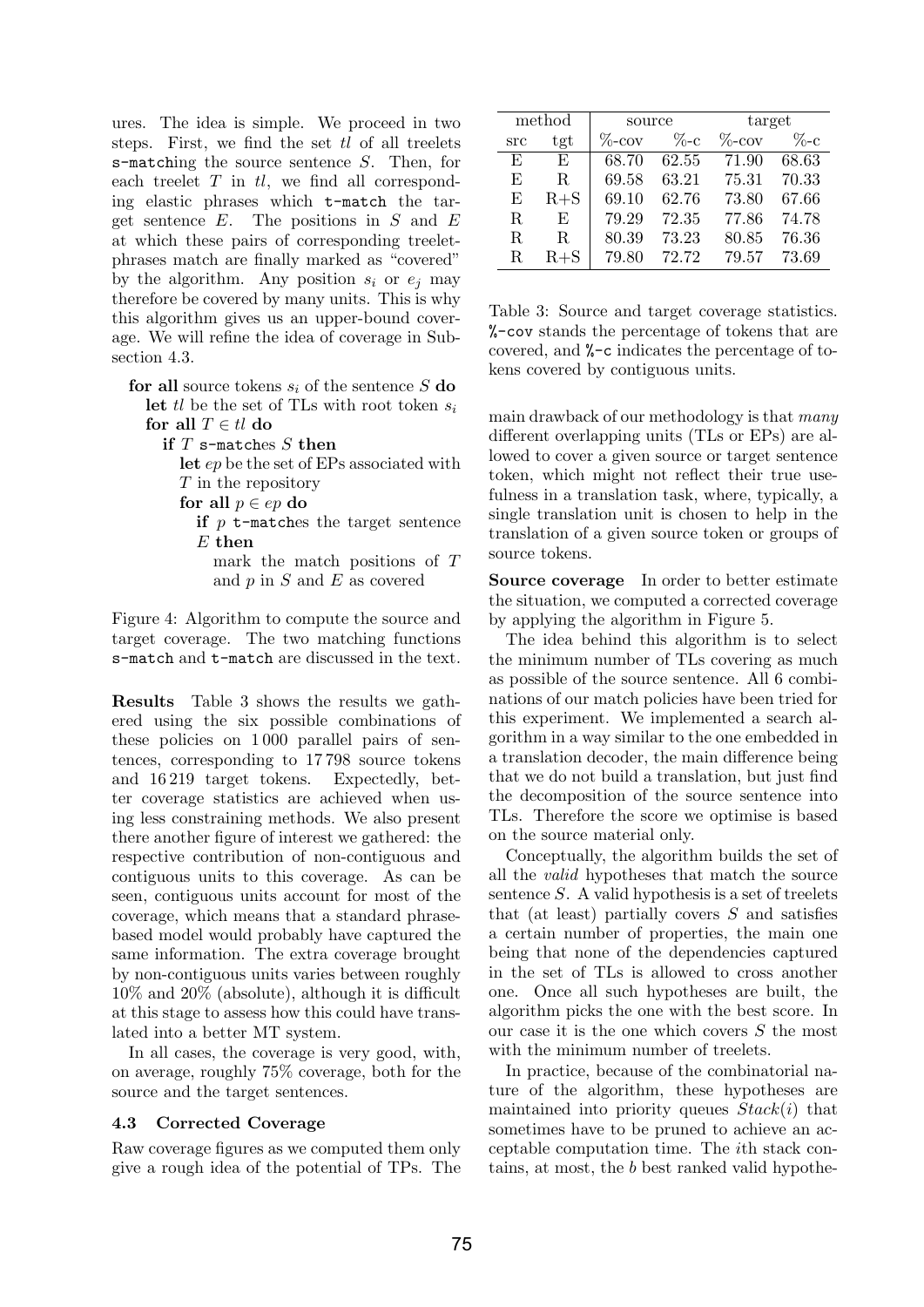$//$  init for all  $i \in [1, n]$  do  $Stack(i) \leftarrow \phi$ let  $tl[i] \leftarrow \{T \in \mathcal{M} \land s\text{-match}(T, s_i) = \text{true}\}$ 

 $//% \left( \mathcal{N}\right) \equiv\left( \mathcal{N}\right) \otimes\left( \mathcal{N}\right)$ for all  $i \in [1, n]$  do for all  $T \in tl[i]$  do  $add(\epsilon, T, 1)$ for all  $j \in [1, n]$  do for all  $h \in Stack(j)$  do if  $s$ -extend $(T, h)$  then  $\text{add}(h, T, j+1)$ 

// the best hypothesis let  $best \leftarrow$  the first hypothesis for all  $i \in [1, n]$  do for all  $h \in Stack(i)$  do if  $score(h) > score(best)$  then let  $best \leftarrow h$ 

Figure 5: Algorithm to compute the corrected source coverage.  $M$  is the set of all treelets matching the source sentence  $S$ . add $(h,T,n)$  is a function which adds in  $Stack(n)$  the hypothesis h extended by the treelet T.  $s$ -extend(T,h) is a predicate which is true if the treelet  $T$  can extend the hypothesis  $h$ , and  $score(h)$  returns the score of a hypothesis  $h$ . Please read the text for more details.

ses built of i TLs. We used  $b = 500$  for our experiments. The first stack (the one with only one TL per hypothesis) is seeded with all the different treelets s-matching the source sentence, with one treelet per hypothesis. The algorithm then goes along the source positions and systematically tries to extend previously built hypotheses with all of the treelets rooted at this very source position. A treelet may extend a hypothesis only if it does not introduce dependencies that cross other ones, and if at least one dependency is added to the hypothesis.

An example of the output of this algorithm is given in Figure 6. Notice that, in this example, there were 8 candidate treelets found by s-matching, but only 4 were selected by the algorithm. Out of the 15 tokens, 8 tokens are covered (53%). Furthermore, we observe that 2 tokens are covered by the non-contiguous treelet  $\{\{\text{cette@-2}\}\}\$ législature}, which "conveniently" skips the token 33e (thirty-third in English). In this example, it also happens that "droit à la propriété" (property rights) is captured here by 2 TLs, whereas it would have been captured as a single parameter in a standard phrase-based model.

This illustrates two strengths of the TP approach, at least regarding the source material and the treelets. First, a completely unknown token (33e) can be skipped by a treelet, while the tokens of the latter are still available to produce a translation for the surrounding known tokens. Second, a source token can be captured by many treelets, suggesting a way to combine them into a more elaborate tree during the decoding phase, possibly with more meaningful results.

## Source sentence

Au cours de cette 33e législature nous avons examiné le droit à la propriété à trois égards Treelets in corrected coverage  ${\{\text{\text{à}}0-2\}}$   ${\{\text{la}}0-1\}$  propriété}  ${f$  $\$ 0-1} trois} {{cette@-2} l´egislature} {droit {propriété@3}}

Figure 6: Illustration of the corrected source coverage computed by the algorithm in Figure 5. Words merged together with an underscore form a SYNTEX token.

Target coverage Once a corrected source coverage is computed, we apply another algorithm to select among all the EPs that are associated with the TLs selected, the ones that maximally cover the target sentence  $T$ , once again, with the minimum number of phrases. This algorithm is presented in Figure 7.

The candidate EPs are those associated with the TLs obtained from the corrected source coverage computation, although the algorithm would work equally well with the treelets of the raw source coverage, albeit more slowly. These candidate EPs must also t-match the target sentence. The criteria used to find the score of a coverage hypothesis are, in order of importance, the target coverage (maximisation) and the number of covering EPs (minimisation). No target token  $e_i$  is allowed to be covered by more than one EP (no overlapping EPs). However, we did allow EPs to cover the target tokens contained in the "gaps" left by another EP. For example, given the target sentence the white rabbit, if an EP covers the words the and rabbit, then we allow another EP to cover the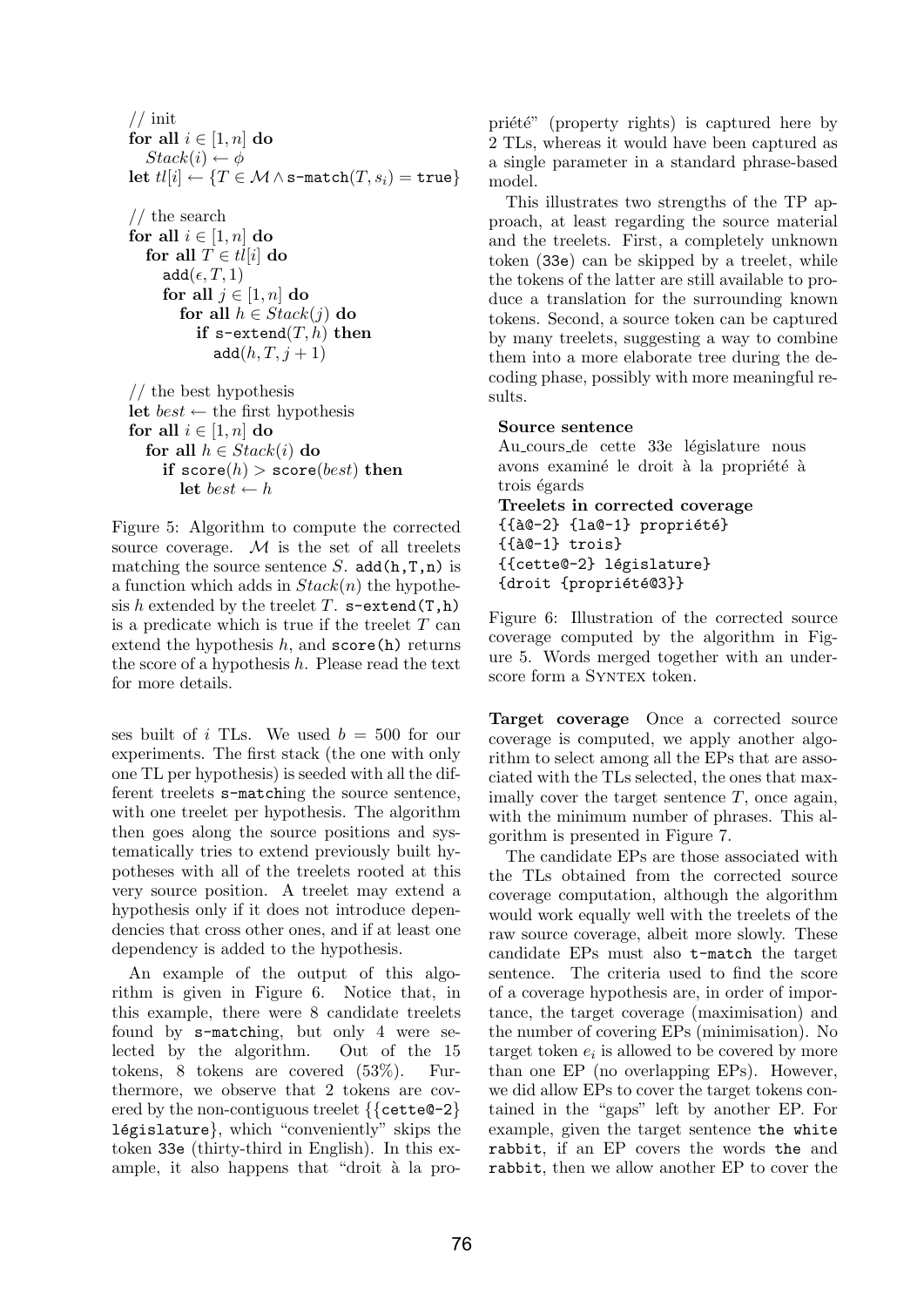word white contained in the gap, if there is such an EP, naturally.

One additional constraint that this algorithm enforces is that no two EPs in the corrected target coverage can share the same source treelet in  $M$ , the set of treelets matching the source sentence.

Again, to avoid a combinatorial explosion of hypotheses (stored in  $HypoSet$  in Figure 7), we only kept the best 10 000 hypotheses at all times.

 $//$  init  $HypoSet \leftarrow 0$ -coverage hypothesis

// the search for all  $T \in \mathcal{M}$  do  $AddSet \leftarrow \phi$ let ep be the set of EPs associated with T which  $t$ -match  $E$ for all  $p \in ep$  do for all  $h \in HypoSet$  do if t-extend $(p, h)$  then  $add(p, h, AddSet)$  $HypoSet \leftarrow HypoSet \cup AddSet$ 

// the best hypothesis

find in  $HypoSet$  the hypothesis h for which score(h) is the highest and return it.

Figure 7: Algorithm to compute the corrected target coverage. M is the set of all treelets matching the source sentence S.  $t$ -extend $(p,h)$  is a predicate which is true if the elastic phrase  $p$  can extend the hypothesis h,  $add(p, h, set)$  adds to set the hypothesis h extended with p, and score(h) returns the score of a hypothesis  $h$ . Please read the text for more details.

We complete the example introduced in Figure 6 with the corresponding target coverage, presented in Figure 8. Out of the 11 target tokens, 5 are covered by 3 EPs, a 45% coverage. An interesting match has occurred: while the EP |property@0||rights@5| was acquired with a gap of 5 between the words property and rights, a match was possible with contiguous target words.

The corrected coverage figures are presented in Table 4. Without surprise, these figures are inferior to those reported in section 4.2, although the target coverage is the one which suffers the most from this optimisation. This may be due to the fact that the source coverage

#### Target sentence

This thirty-third Parliament is dealing with property rights on three different fronts

Elastic phrases in corrected coverage |this@0||Parliament@1| |property@0||rights@5| |three@0|

Figure 8: Illustration of the corrected target coverage. Words merged together with an underscore form a SYNTEX token.

optimisation does not take into account the restrictions in the number of candidate EPs that it will eventually impose on the target coverage optimisation. Indeed, when we reach the target coverage optimisation, our options have been limited by the previous step.

Nonetheless, it is apparent from these results that non-contiguous units can contribute significantly to source and target coverage statistics.

| method |         | source    |         | target    |         |
|--------|---------|-----------|---------|-----------|---------|
| src    | tgt     | $\%$ -cov | $\%$ -c | $\%$ -cov | $\%$ -c |
| F,     | F.      | 59.74     | 53.20   | 56.72     | 45.86   |
| E      | R.      | 58.15     | 51.54   | 57.55     | 38.66   |
| E      | $R + S$ | 58.55     | 51.99   | 57.14     | 37.88   |
| R.     | E       | 65.34     | 48.70   | 56.56     | 47.60   |
| R.     | R.      | 61.21     | 44.44   | 56.41     | 39.35   |
| R.     | $R + S$ | 62.67     | 45.95   | 56.43     | 38.63   |

Table 4: Source and target corrected coverage statistics. %-cov stands for the percentage of tokens that are covered, and %-c indicates the percentage of tokens covered by contiguous units.

#### 5 Towards EBMT

Without writing a specific decoder, it is difficult to determine whether TPs can be of help in MT. The RALI, the research group in applied computational linguistics at the Université de Montréal, is currently developing a decoder that will, hopefully, be able to handle tree-phrases. However, we could not wait for the final implementation of this decoder to measure the potential of tree-phrases in a translation context.

We therefore used pharaoh<sup>2</sup>, a beam search decoder for phrase-based statistical machine translation models developed by (Koehn, 2004). However, since we do not have access to the code of this program, we cannot modify it to favour

 $^{2}$ www.isi.edu/licensed-sw/pharaoh/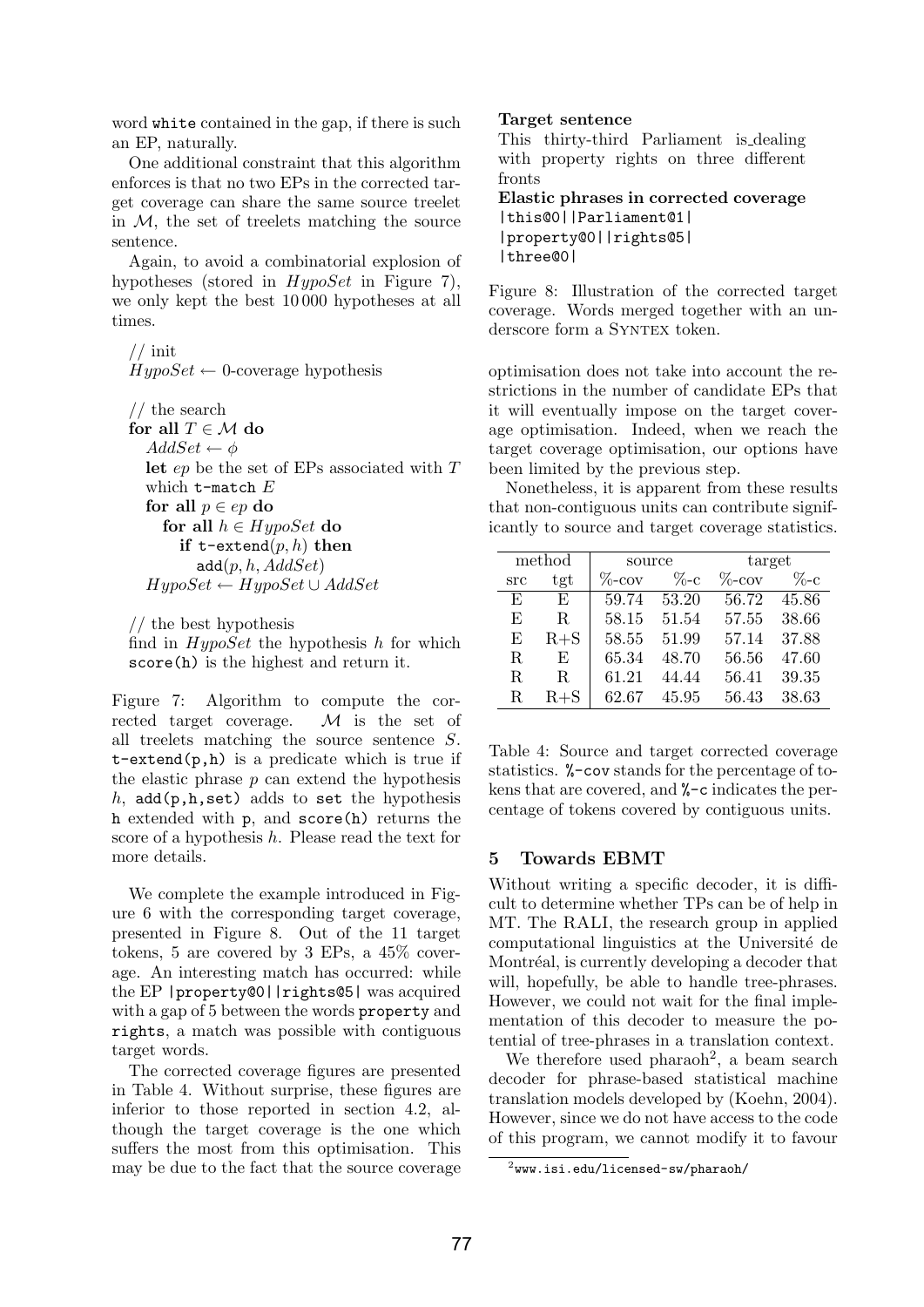the treelets or phrases contained in our collection, or to propose and implement a new decoding strategy addressing our specific needs. We therefore resorted to a post-processing experiment, using a n-best list produced by pharaoh.

#### 5.1 Experimental Set-Up

Using once again the training and test corpora described in Section 4, we had pharaoh produce a translation for the same 1000 randomly selected source sentences, as well as a n-best list of roughly 1000 different best candidates per translated sentence. We will call each source sentence  $S_i$   $(i = 1 \dots 1000)$ , its corresponding reference sentence  $R_i$  and its candidates  $C_i[j]$  $(j > 0)$ . The first candidate for a sentence  $S_i$ is  $C_i[1]$  and is the best one, the candidate eventually output by pharaoh as the translation of  $S_i$ .

For each of these candidates, we calculated their word error rate (wer) when compared to their respective reference translation. For each set of candidates translated from the same source sentence  $S_i$ , we called *oracle*  $(O_i)$  the candidate with the lowest wer. When multiple candidates had the same wer, we randomly selected one among the candidates tied for lowest wer.

We then proceeded to compute a variety of coverage-related features for each candidate, like we did in the previous section. We did the same for the reference target sentence  $R_i$  and for the oracle  $O_i$ . To do so, we used the exact (E) matching policies both for the source and target sentences.

Our goal was to discover, if possible, a coverage feature f for which, on average,  $f(R_i)$  $f(C_i[1])$  or  $f(O_i) > f(C_i[1])$ . This would mean that our tree-phrase approach could lend itself to a translation task. Indeed, if such a feature f exists, then it means that our memory better "recognizes", on average,  $R_i$  or  $O_i$ , than the best candidates  $C_i[1]$ , and the two former have the lowest word error rates:  $R_i$  has a wer of 0 by definition, and  $O_i$  is the candidate with the smallest wer. It could then be argued that our system is more likely to produce translation with lower wer's than a typical system.

Admittedly, this is a unorthodox way of assessing the usefulness of TPs in machine translation, but this is a pilot study and the resources at hand are still limited.

We computed the features in Table 5 for all the candidates and the reference. We attempted as well to integrate entropy-related features, but did not observe any interesting results. The results are presented in the following section.

|    | f1   src cov. $(\%)$                   |
|----|----------------------------------------|
| f2 | trg cov. $(\%)$                        |
|    | f3   src cov. w/ contiguous TLs $(\%)$ |
| f4 | trg cov. w/ contiguous EPs $(\%)$      |

Table 5: Various features computed for each candidate and reference in the n-best list for 1000 translations produced by pharaoh.

#### 5.2 Results and Discussion

Table 6 presents the averages and standard deviations for the values of the different features introduced in Table 5, computed for the 1000 translations and their corresponding candidates. The "random" column is the average/standard deviation for each feature computed on a set composed of a randomly selected candidate for each  $S_i$ . It acts as a control group, making sure the differences we observe between the sets ref, best and oracle are not purely fortuitous.

| feature   | $_{\rm stat}$ | ref  | best | oracle | rnd  |
|-----------|---------------|------|------|--------|------|
| src cov   | avg.          | 67.1 | 68.1 | 70.1   | 67.7 |
|           | stdev.        | 20.9 | 20.9 | 19.9   | 21.5 |
| trg cov   | avg.          | 70.6 | 71.6 | 75.4   | 70.4 |
|           | stdev.        | 22.0 | 22.1 | 20.4   | 22.2 |
| src cov c | avg           | 61.0 | 62.4 | 63.7   | 61.8 |
|           | stdev.        | 21.8 | 21.7 | 21.3   | 22.3 |
| trg cov c | avg.          | 67.9 | 69.4 | 73.4   | 68.4 |
|           | stdev.        | 22.0 | 22.1 | 20.5   | 22.2 |

Table 6: Averages and standard deviations for the values of features computed on a n-best list for 1000 translations produced by pharaoh. src cov is the source coverage, src cov c is the source coverage from contiguous units. ref is the reference  $R_i$  for each  $S_i$ , best is the first candidate  $C_i[1]$ , oracle is  $O_i$ , the candidate with the lowest wer, and rnd (random) is the set composed of a randomly selected candidate for each  $S_i$ . All values are expressed in percentage.

No set among ref, best, oracle clearly stands out, on average, for any of the features we chose. Nonetheless, the oracle set, the one composed of the candidates  $O_i$  with the lowest wer's, systematically exhibits the highest scores for each feature. For the target coverage, a difference of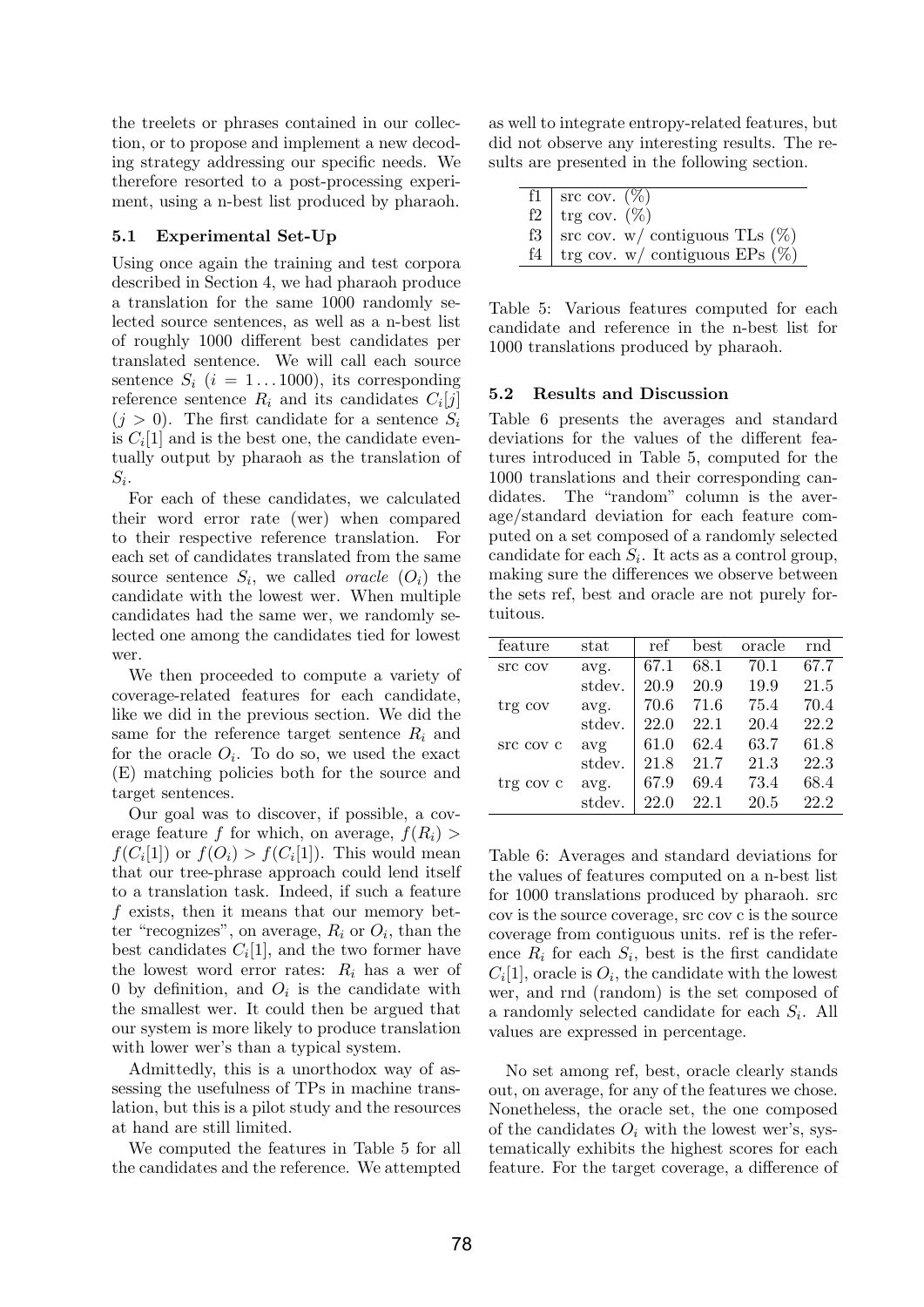3.9% (absolute) is observed between the oracle and the next best contender.

This assessment strategy is farfetched, we are the first to admit it, but it may argue in favour of the treelet/elastic phrase approach at this early stage of research. If, indeed,  $f(O_i)$  $f(C_i[1])$  like the figures in Table 6 seem to suggest, then our memory could have—at least the potential to generate translations with lower wer's than a classic phrase-based one, a promising perspective.

## 6 Discussion

We presented a pilot study aimed at appreciating the potential of Tree-Phrases as a base unit for example-based machine translation. Since we are in the early stages of this study and do not yet benefit from a decoder adapted to these units, we resorted to indirect measures of the potential of a repository populated with TPs.

Coverage statistics clearly show that, whether we allow restrictive match policies or more relaxed ones, our treelets and their corresponding elastic phrases cover most of the source and target material. We observe a slight coverage loss when we apply more rigorous match policies, but that was expected. This generally bodes well for a translation system based on TPs. We can at least rest assured that a given source sentence for which we need a translation will be recognized by the repository. Moreover, since the target coverage of the associated target sentence (reference) is also good, there is a distinct possibility that our system could generate a translation in many ways similar to the reference.

Coverage examples have also highlighted one of the most interesting features of treelets and elastic phrases: their capacity to conveniently skip unknown tokens in a given sequence of words in order to recognize the surrounding tokens. This is of major interest, since unknown or rare tokens usually confuse a standard phrase-based decoder, which does not benefit from the freedom of elastic gaps.

Our post-processing experiments using a nbest list generated by pharaoh, a phrase-based decoder, to attempt to highlight the interest of Tree-Phrases in the context of a translation met a limited success. Our somewhat unconventional approach suggests nonetheless that a TP repository could possibly generate translations with lower word error rates (compared to the reference) than those generated by a more traditional approach.

All this evidence leads us to believe that a TP-based MT system could be a viable alternative to a standard phrase-based one, that such a new repository might better generalise upon a training corpus.

Naturally, this is a preliminary study, and the metrics and features computed here as well as the conclusions drawn from them need to be validated in a more conventional approach, one that would benefit from a decoder capable of handling treelets and elastic phrases. We would then be able to directly measure the contributions of such translation units to a MT system. More efforts could also be invested in considering other translation unit pairs, namely elastic phrase-elastic phrase, or treelet-treelet.

### 7 Acknowledgements

This work has been financially supported by a grant from precarn.

### References

- Didier Bourigault and Cécile Fabre. 2000. Approche linguistique pour l'analyse syntaxique de corpus. Cahiers de Grammaire, (25):131– 151. Toulouse le Mirail.
- P. F. Brown, S. A. Della Pietra, V. J. Della Pietra, and R. L. Mercer. 1993. The Mathematics of Statistical Machine Translation: Parameter Estimation. Computational Linguistics, 19(2):263–311.
- Yuang Ding and Martha Palmer. 2004. Automatic learning of parallel dependency treelet pairs. In First International Joint Conference on Natural Language Processing.
- Daniel Gildea. 2003. Loosely tree-based alignment for machine translation. In ACL.
- Almut Silja Hildebrand, Matthias Eck, Stephan Vogel, and Alex Waibel. 2005. Adaptation of the translation model for statistical machine translation based on information retrieval. In 10th EAMT, pages 133–142, Budapest, Hongary, May 30-31.
- P. Koehn, F.J. Och, and D. Marcu. 2003. Statistical Phrase-Based Translation. In Proceedings of HLT, pages 127–133.
- Philipp Koehn. 2004. Pharaoh: a Beam Search Decoder for Phrase-Based SMT. In Proceedings of AMTA, pages 115–124.
- Evgeny Matusov, Stephan Kanthak, and Hermann Ney. 2005. Efficient statistical machine translation with constraint reordering. In 10th EAMT, pages 181–188, Budapest, Hongary, May 30-31.